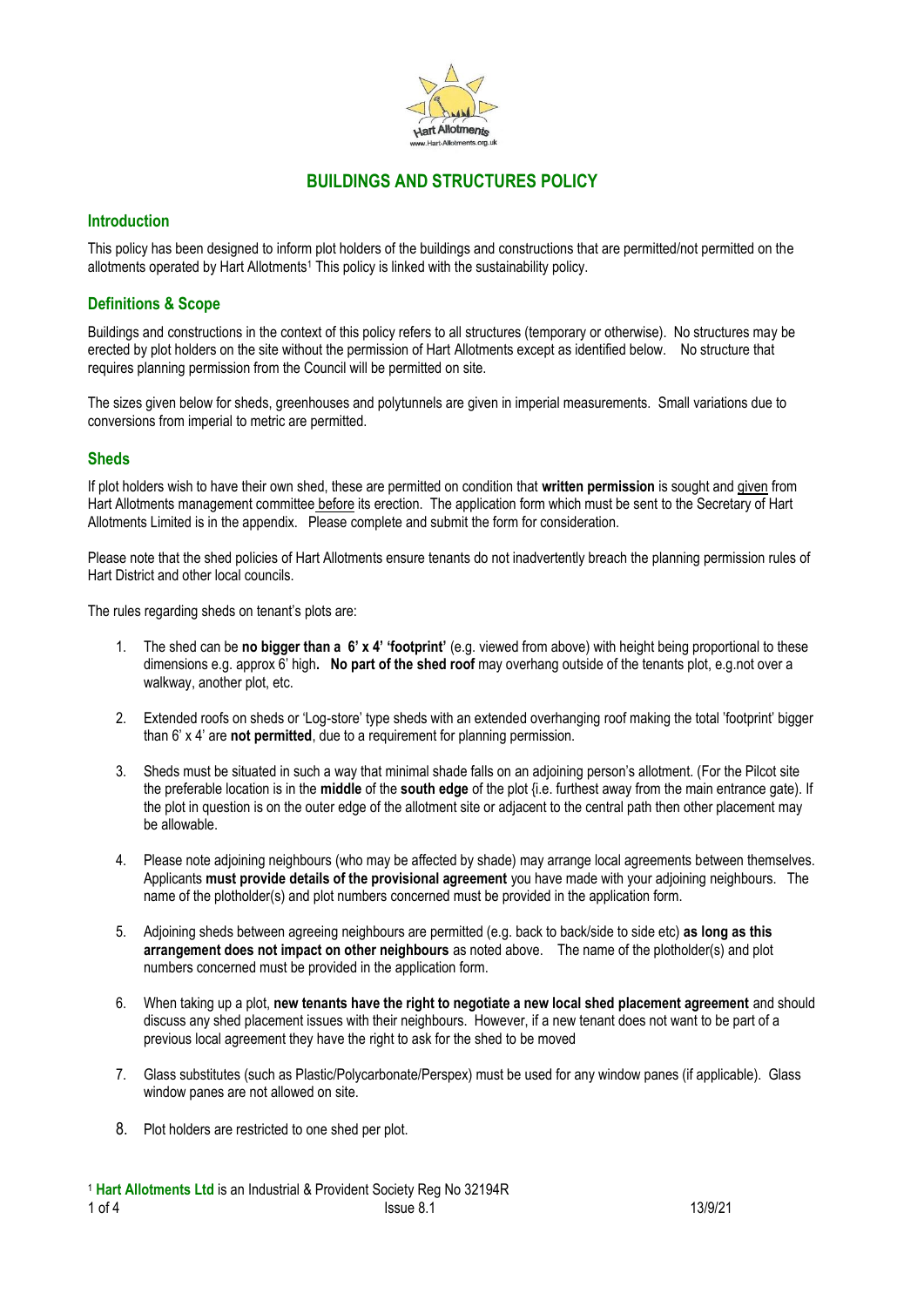

# **Housing of rabbits or chickens**

Although Hart Allotments discourages the keeping of rabbits or chickens (see Livestock policy), buildings may be erected for the purposes of housing these animals. For the maximum size and positioning please see 'Sheds' above. Buildings constructed to house hens must be approved by the committee. Details of the construction to be used (such as layout/siting) will be required during the application process for approving tenants to keep livestock..

#### **Small temporary structures**

Small temporary structures such as cold frames, fruit cages are permitted without authorization, however, consideration needs to be given to their location so as they do not to impact upon neighbouring allotments. Small, low level polytunnels up to 1 metre high are permitted without obtaining written permission.

### **Greenhouses (with walls and a roof)**

Glass greenhouses are not permitted on individual allotments.

Glass substitute (such as Plastic/Polycarbonate/Perspex) paned greenhouses are permitted on condition that they are no bigger than 6' x 4' and they are situated in such a way that shade does not encroach on an adjoining person's allotment at any time.

#### **Polytunnels (Walk in style)**

Walk in type polytunnels are permitted on condition that **written permission** is sought and given from Hart Allotments management committee before its erection. The application form which must be sent to the Secretary of Hart Allotments Limited is in the appendix. Please complete and submit the form for consideration.

Walk in type polytunnels are permitted on condition that they are:

- Made of clear or opaque plastic material (white-coloured, not green) and constructed according to the manufacturer's instructions
- Secured effectively to prevent damage to adjacent plots and plastic littering
- Sized so that they only cover **up to 25%** of the total size of the tenant's plot. (For information, the sizes for the different types of plot are: Standard plots - 120 sqm, Small plots – 60 sqm, Mini – 30 sqm)
- Not over a maximum height of 2 mtrs / 6' 7".
- Situated in such a way that minimal shade **and/or rain run-off** falls on an adjoining person's allotment. (For the Pilcot site the preferable location is towards the **middle** of the **south edge** of the plot i.e. furthest away from the main entrance gate). If the plot in question is on the outer edge of the allotment site or adjacent to the central path then other placement may be allowable.
- (Please note adjoining neighbours {who may be affected by shade} may arrange local agreements between themselves. Applicants **must provide details of the provisional agreement** made with the adjoining neighbours. The name of the plotholder(s) and plot numbers concerned must be provided in the application form.
- (Please note adjoining polytunnels between agreeing neighbours are permitted {e.g. back to back/side to side etc} **as long as this arrangement does not impact on other neighbours** as noted above. The name of the plotholder(s) and plot numbers concerned must be provided in the application form)
- When taking up a plot, **new tenants have the right to negotiate a new local polytunnel placement agreement** and should discuss any placement issues with their neighbours. However, if a new tenant does not want to be part of a previous local agreement they have the right to ask for the polytunnel to be moved.

#### **Ponds**

Open ponds (without wire mesh) are permitted on individual allotments where there is fence completely bordering the plot. Where plots are unfenced a strong wire mesh must cover the pond to prevent accidental tripping/drowning. On plots where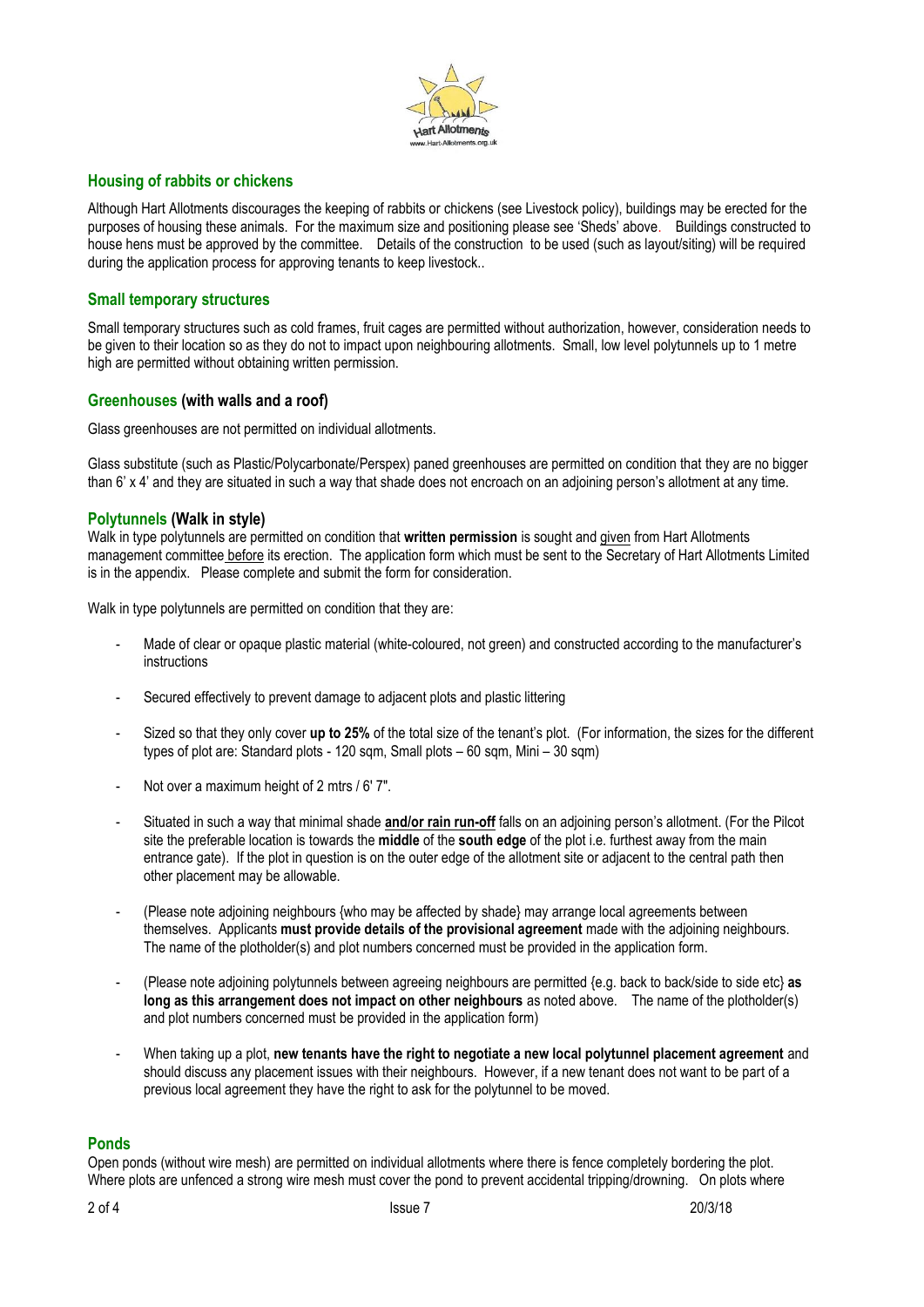

there is an open pond within the boundary, children must be supervised at all times. The maximum size of the pond must not exceed 1m x 1m.

# **Materials**

For health and safety reasons only glass substitutes (such as polycarbonate, perspex or other alternatives) may be used in any permitted structures.

The Tenant shall not use any barbed or razor wire (or similar) for a fence on the Allotment Site

# **Water Butts**

In line with the sustainability policy, Hart Allotments encourages plot holders to collect water to be used on sites. Individuals may position water butts on their allotment, however, they must be situated so that they do not negatively impact adjoining plot holders e.g. shade, overflowing of butts.

# **Composting Bins**

In line with the sustainability policy, Hart Allotments encourages plot holders to compost green refuse. Individual plot holders may position composting bins on their allotments if desired. However, they must be situated so that they do not negatively impact adjoining plot holders e.g. shade.

# **Storage restrictions**

Due to health and safety reasons, oil, fuel, lubricants or other flammable liquids must not be kept in any shed or temporary structure.

Similarly the storage of toxic substances/pesticides/weed killers must not be kept in any shed or temporary structure.

# **Condition**

The tenant shall keep all sheds, and other structures in good repair and to the satisfaction of Hart Allotments.

# **Policy Implementation/ Enforcement**

HA will appoint a member of the Management Committee to oversee this policy. Plot holders will be required to remove unauthorized buildings and structures from the site.